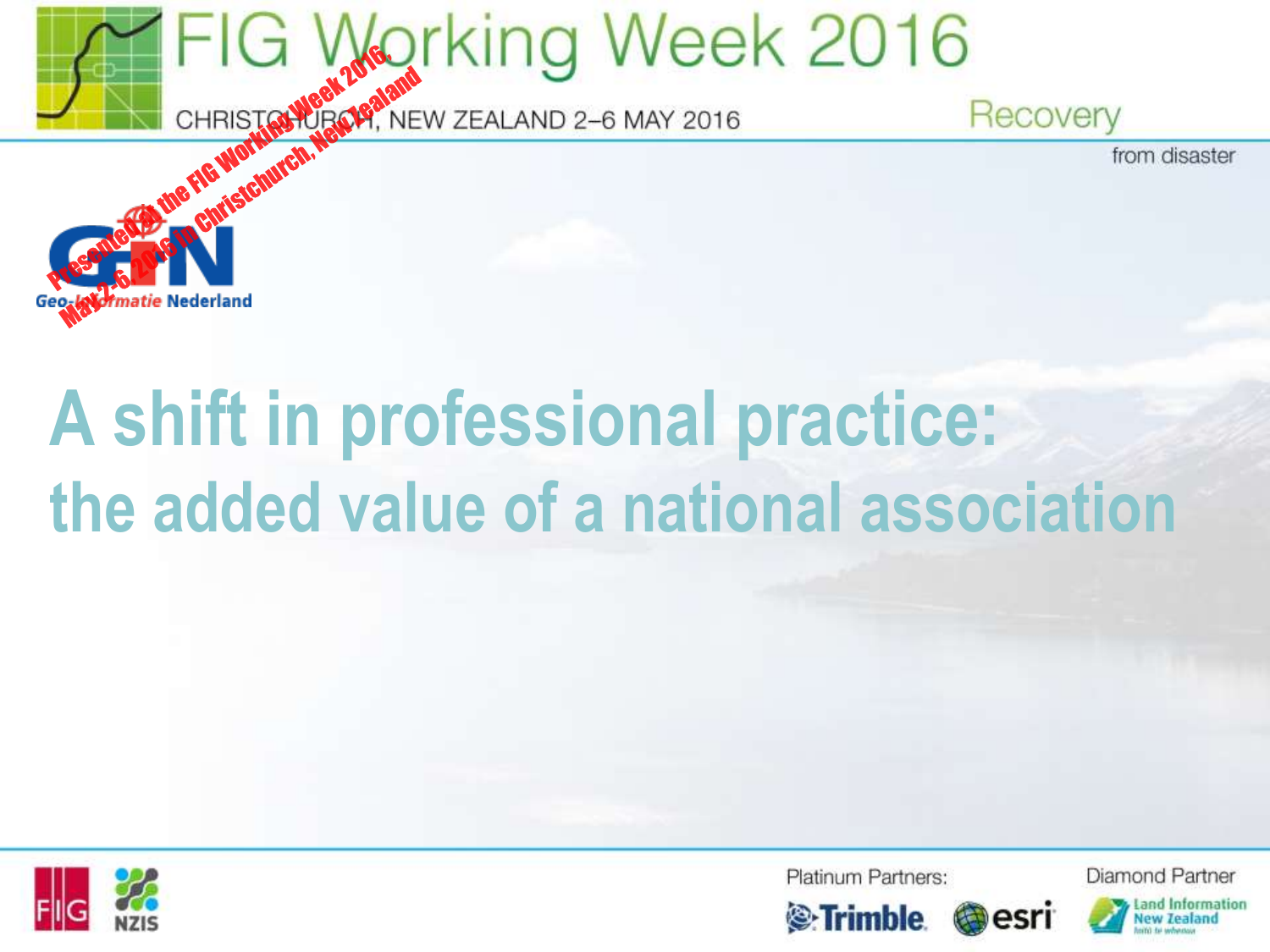



### **Internation association connections**



A shift in professional practice: the added value of a national association



Platinum Partners:

Diamond Partner



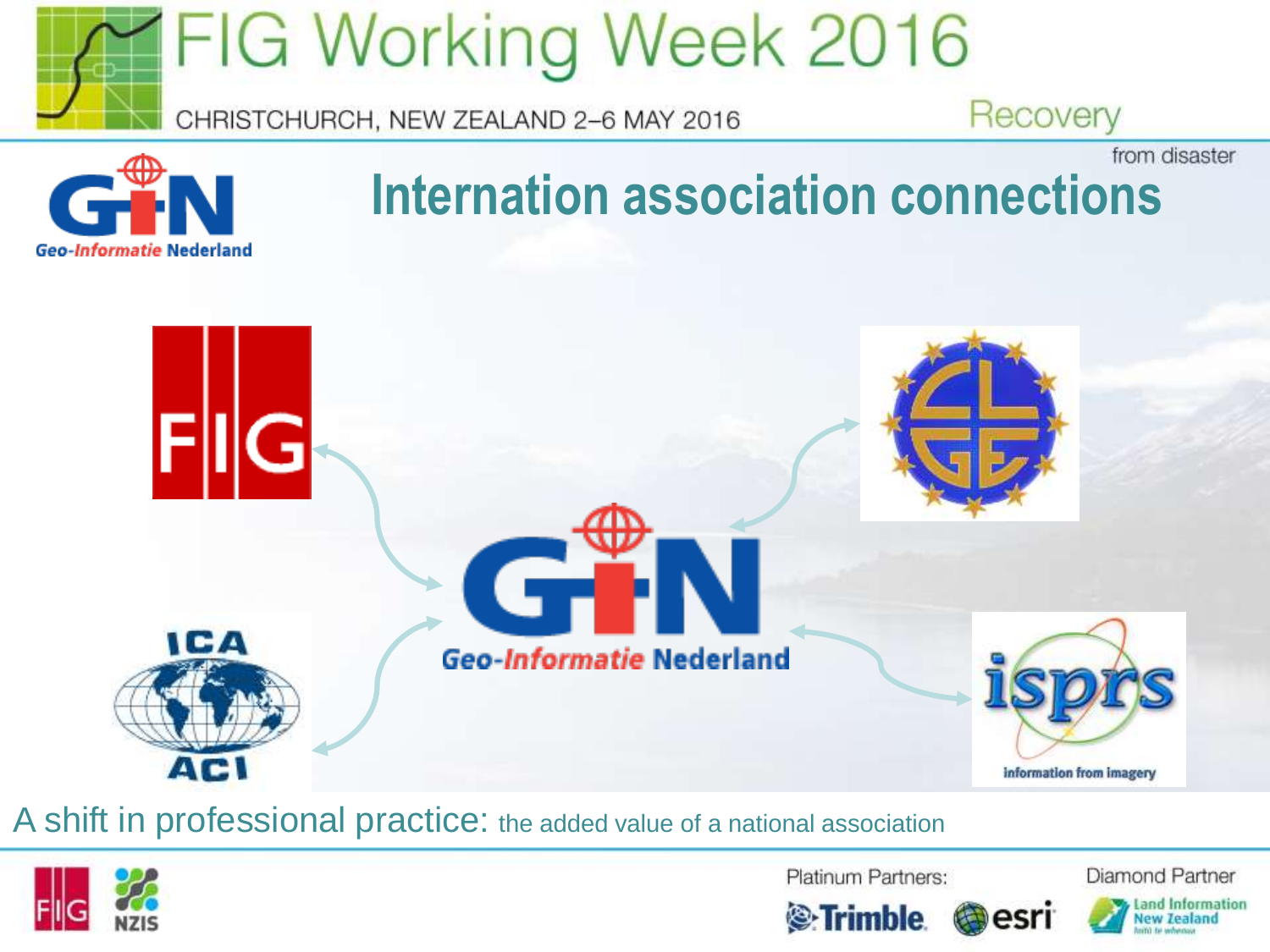



Platinum Partners:

Diamond Partner





esri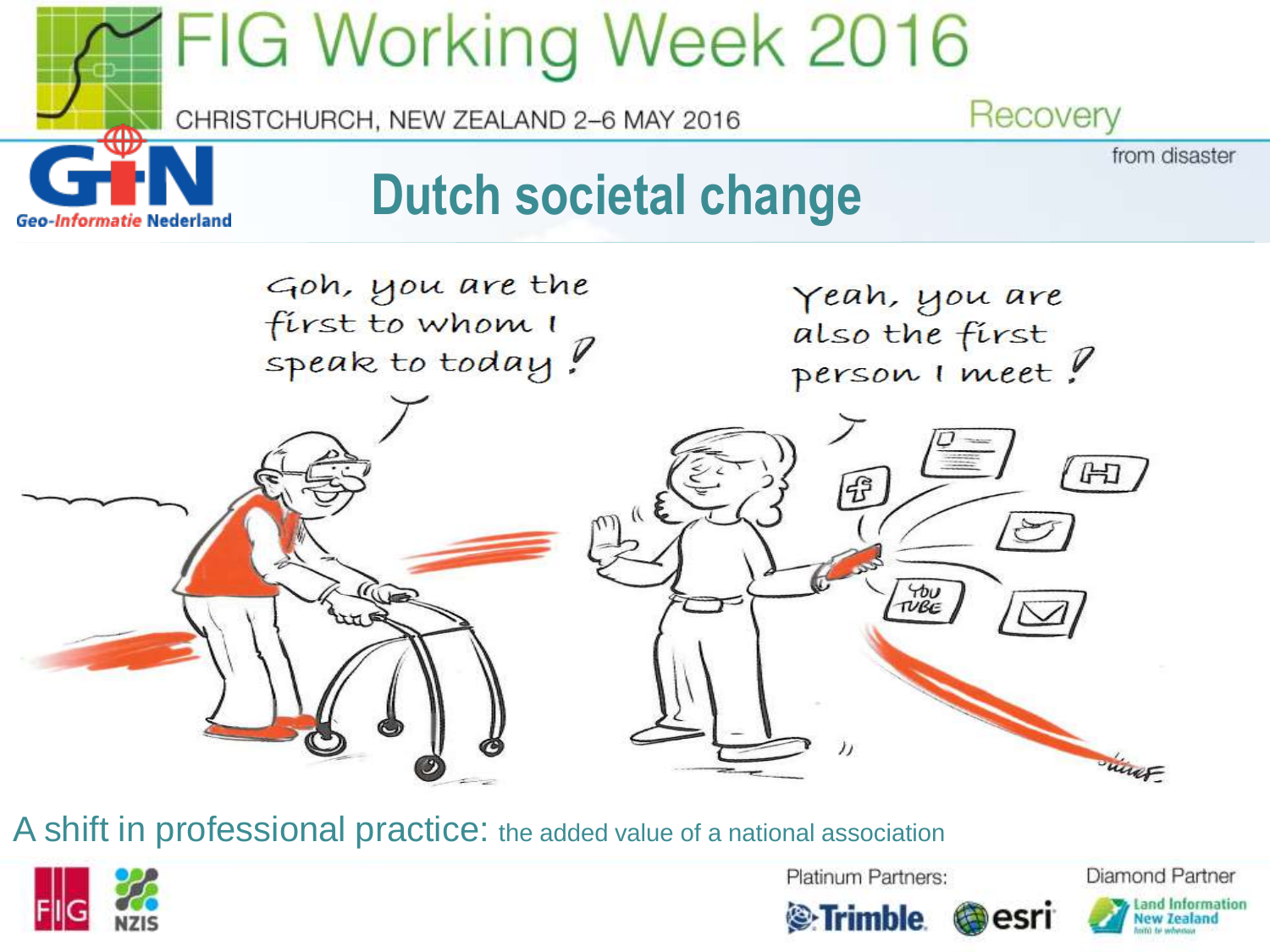

#### CHRISTCHURCH, NEW ZEALAND 2-6 MAY 2016



### **Our members into generations**





from disaster

[Kids \(2005-](https://youtu.be/DHCxsPeLyQk) [now\)](https://youtu.be/DHCxsPeLyQk) 



Generation X (1960-1975) -Cynism -Family focus -Pragmatism



Generation Y (1975-1990)



Generation Z (1990-2005) -Parents 2.0 -Computer-driven networkers -Time and place independent

-Smart -Me-Centric -Interactive

Source: Verheggen 2011, Trendsactive 2013

#### A shift in professional practice: the added value of a national association



-Proud -Concerned

Babyboomers (1945-1960)

Platinum Partners:



Diamond Partner





Land Information **New Zealand**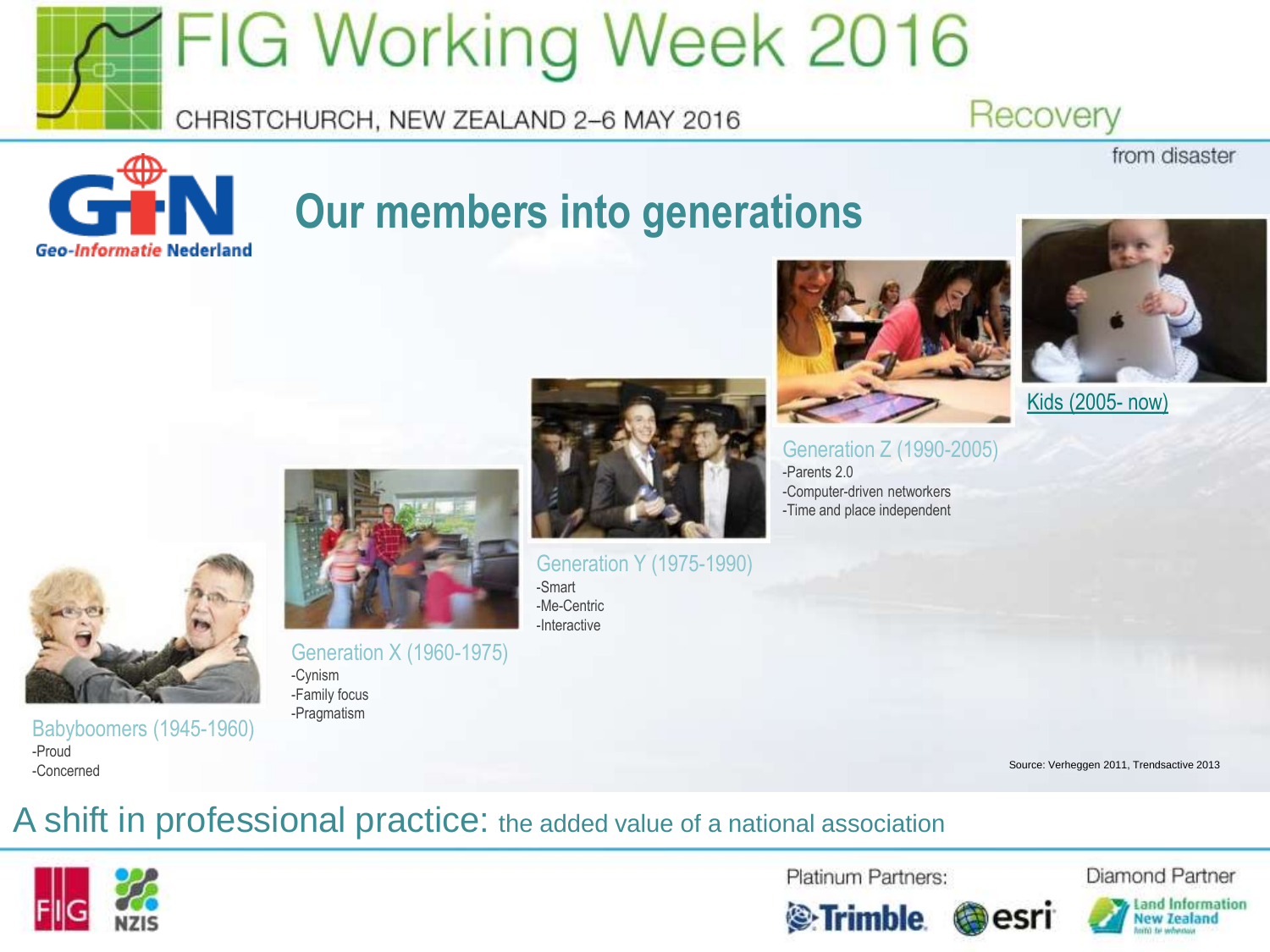



Platinum Partners:

**E**-Trimble

Diamond Partner



**esri** 

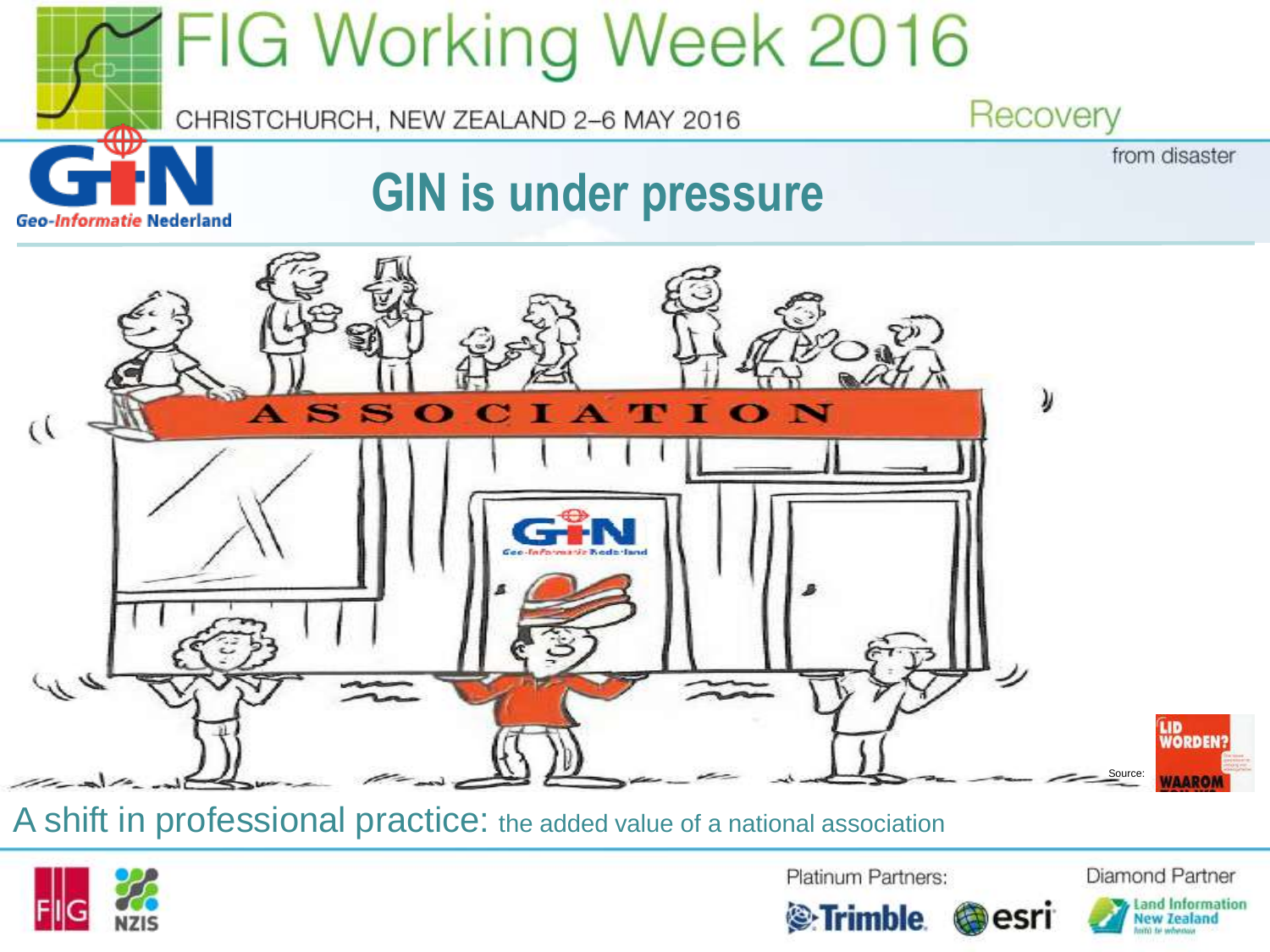## FIG Working Week 2016

CHRISTCHURCH, NEW ZEALAND 2-6 MAY 2016

from disaster **GIN member amount is decreasing**

Recovery

|                       | 2006  | 2007  | 2008  | 2009  | 2010  | 2011  | 2012     | 2013   | 2014   | 2015   |
|-----------------------|-------|-------|-------|-------|-------|-------|----------|--------|--------|--------|
|                       |       |       |       |       |       |       |          |        |        |        |
| Lid (persoonlijk)     |       |       |       |       |       |       |          |        |        |        |
| (inclusief ereleden)  | 2.396 | 2.120 | 2.050 | 1.965 | 1.870 | 1.730 | $1.490*$ | 1.410  | 1.294  | 1174   |
| Lid gepensioneerd     | 171   | 154   | 148   | 138   | 137   | 121   | n.v.t.   | n.v.t. | n.v.t. | n.v.t. |
| Lid student           | 101   | 95    | 92    | 54    | 46    | 74    | 12       | 42     | 16     | 15     |
| Bedrijfsabonnement**  | 563   | 526   | 518   | 499   | 474   | 354   | 346      | 348    | 333    | 326    |
| Lid BVK / Kadaster*** | 678   | 675   | 676   | 669   | 669   | 662   | 608      | 542    | 537    | 612    |
| Lid BVK gepens.       | 154   | 151   | 146   | 142   | 142   | 112   | n.v.t.   | n.v.t. | n.v.t. | n.v.t. |
| <b>Totaal</b>         | 4.063 | 3.721 | 3.630 | 3.467 | 3.338 | 3.053 | 2.456    | 2.342  | 2.180  | 2127   |

\* Het gepensioneerden lidmaatschap kennen we in 2011 niet meer als los lidmaatschap, dit lidmaatschap is opgegaan in het Persoonlijk lidmaatschap.

\*\* Bedrijfsabonnementen bestaan uit bedrijfsleden, Partner Basis, Partner Uitgebreid en Partner Top.

\*\*\* Kadaster heeft een bedrijfslidmaatschap met ingang van 1 januari 2014.

A shift in professional practice: the added value of a national association



Platinum Partners:





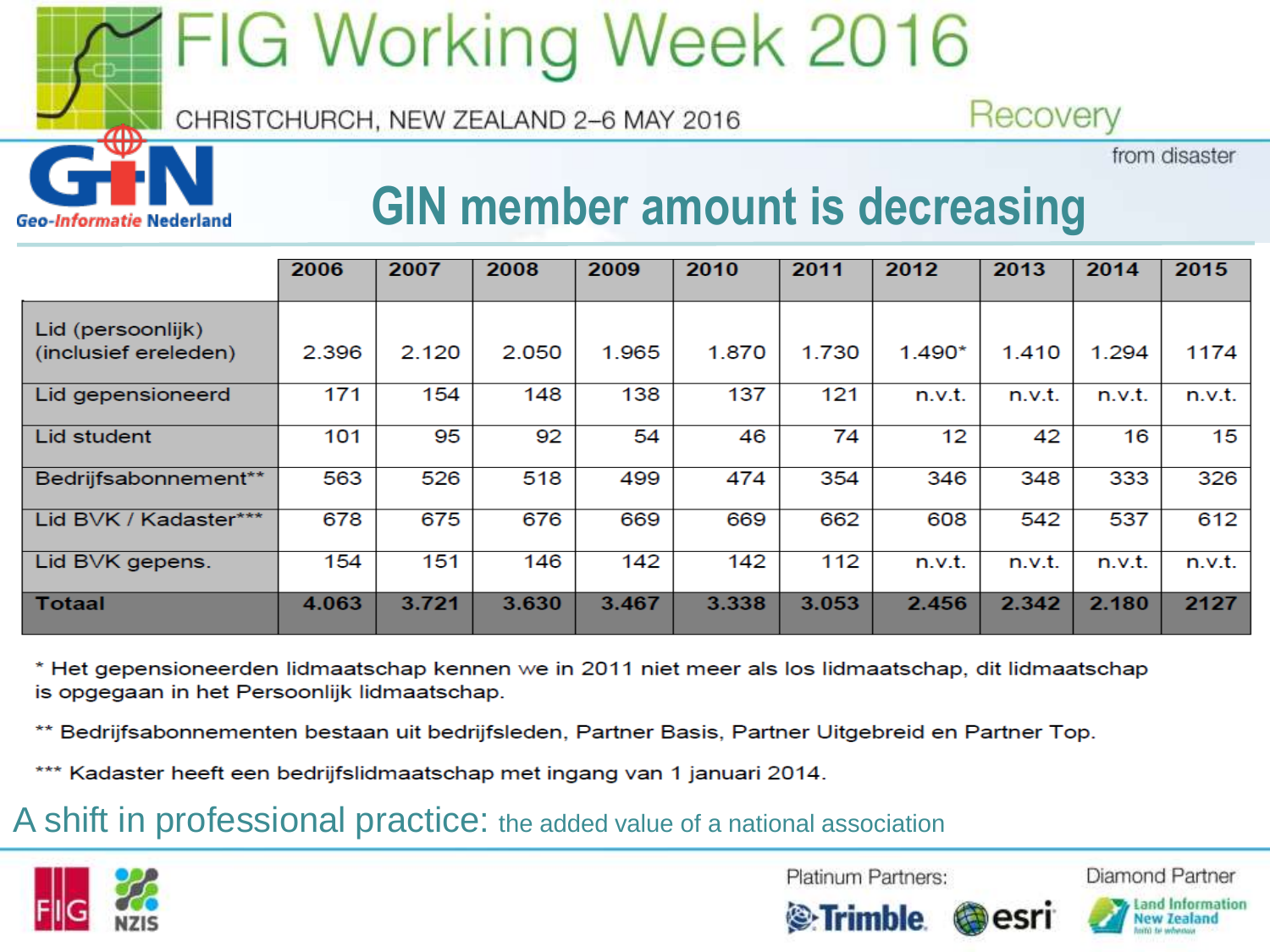



Platinum Partners:

Diamond Partner





esri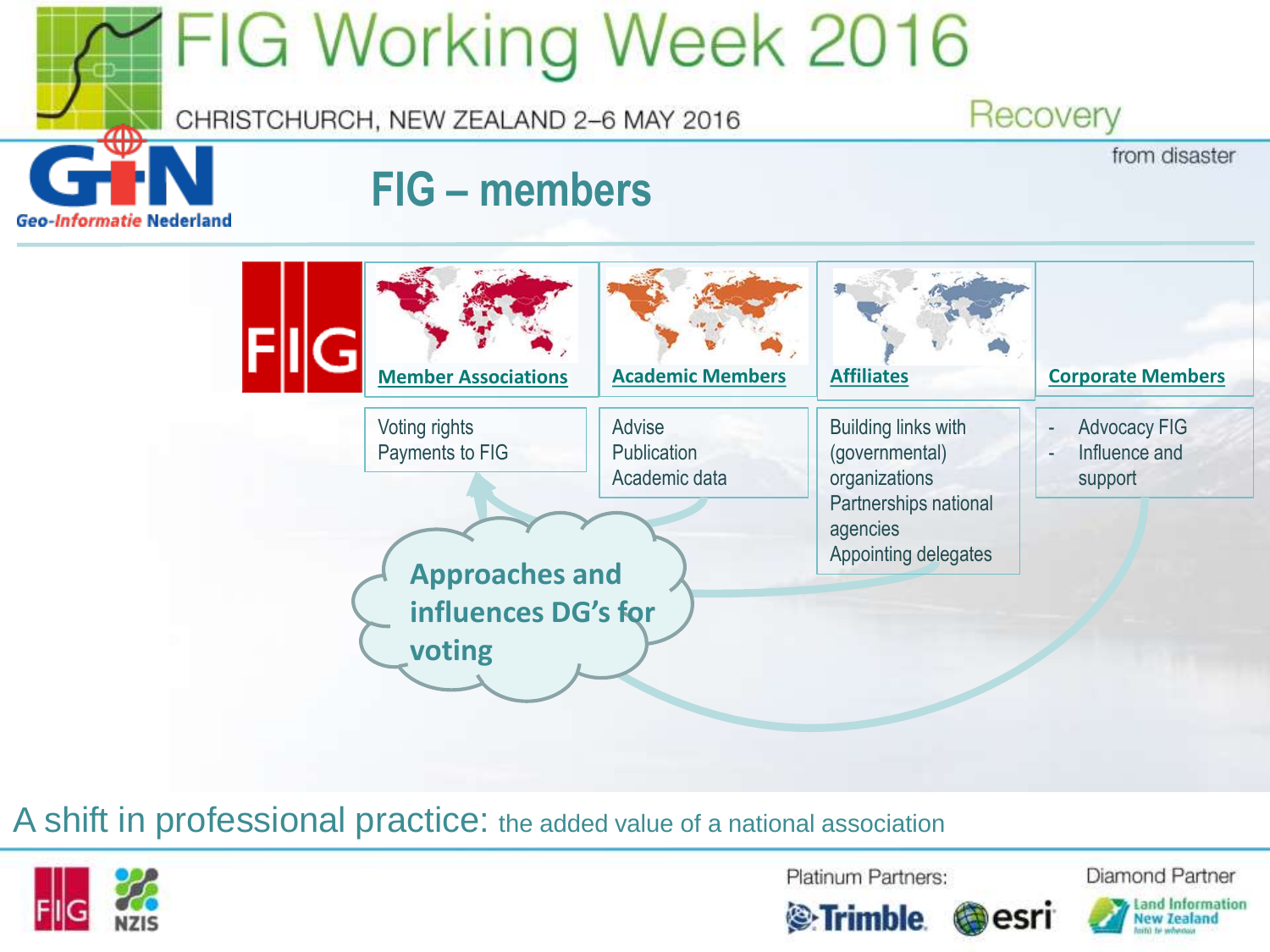





Platinum Partners:

**Extrimble** 

Diamond Partner



Land Information ew **Zealand**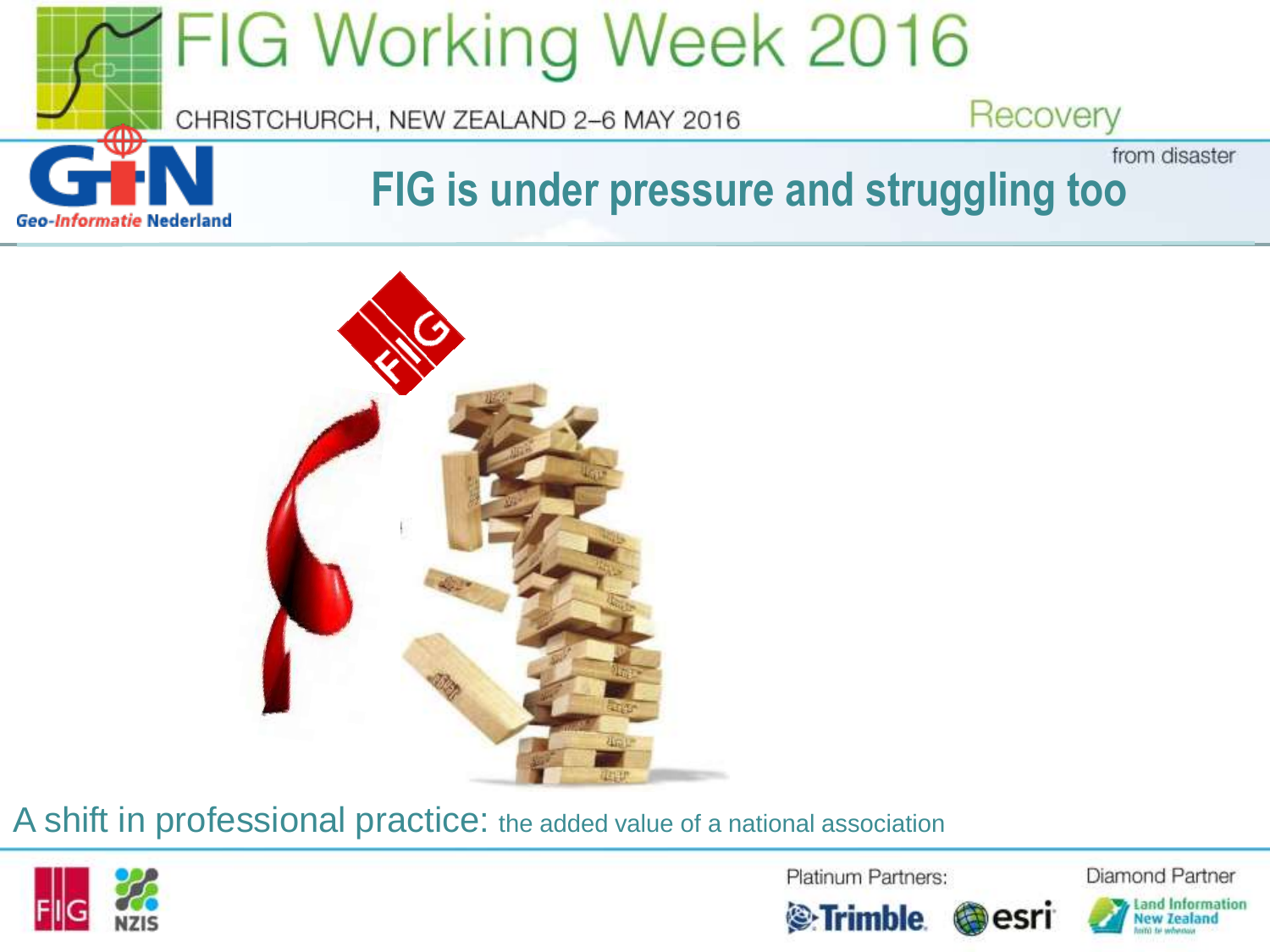



Platinum Partners:

Diamond Partner





esri

Land Information **Jew Zealand**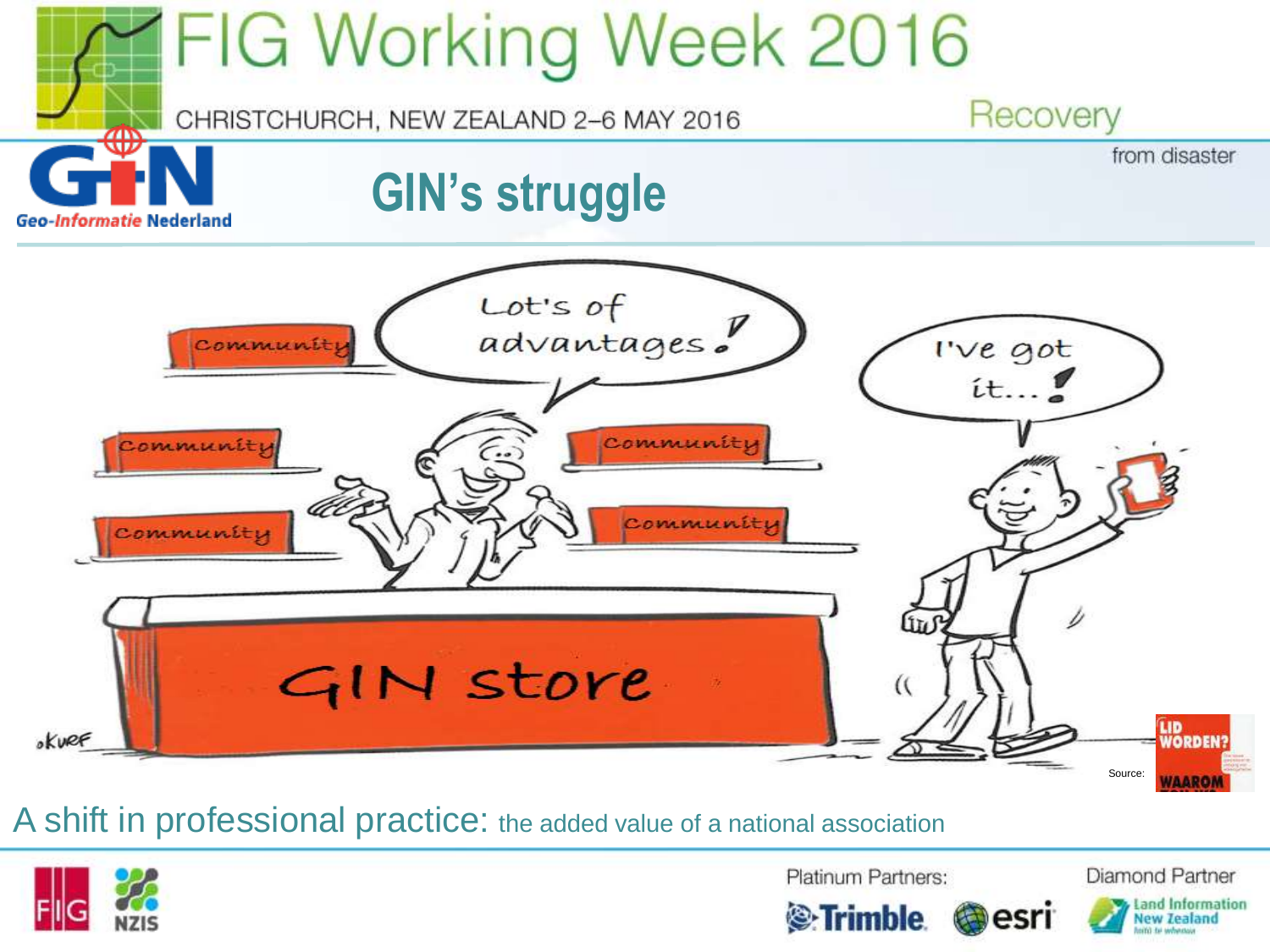



Platinum Partners:

**Extrimble.** 

Diamond Partner

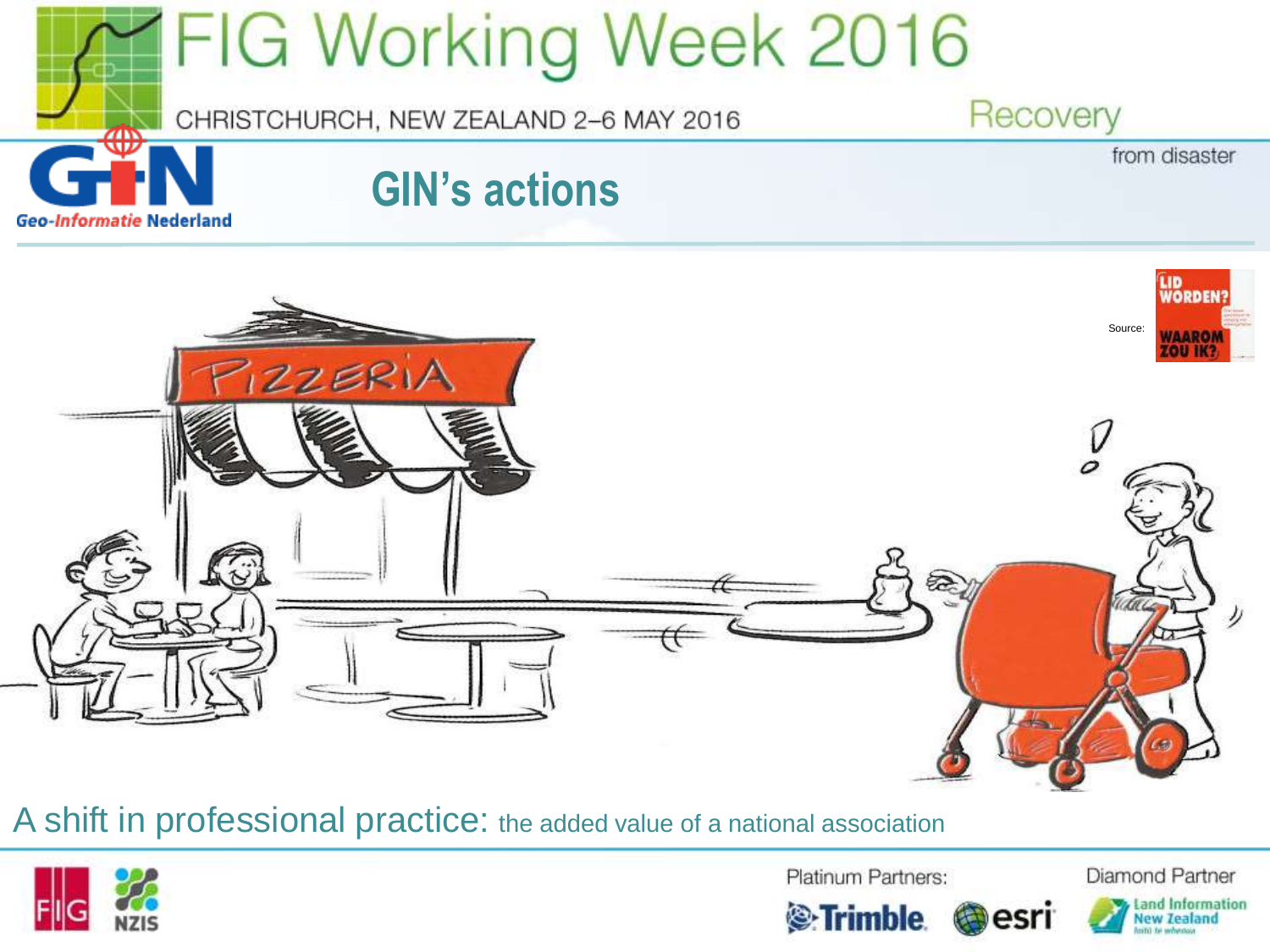

**Share challenges? Lessons learned? Suggestions?**

A shift in professional practice: the added value of a national association



Platinum Partners:

Diamond Partner





esri

Land Information ew **Zealand**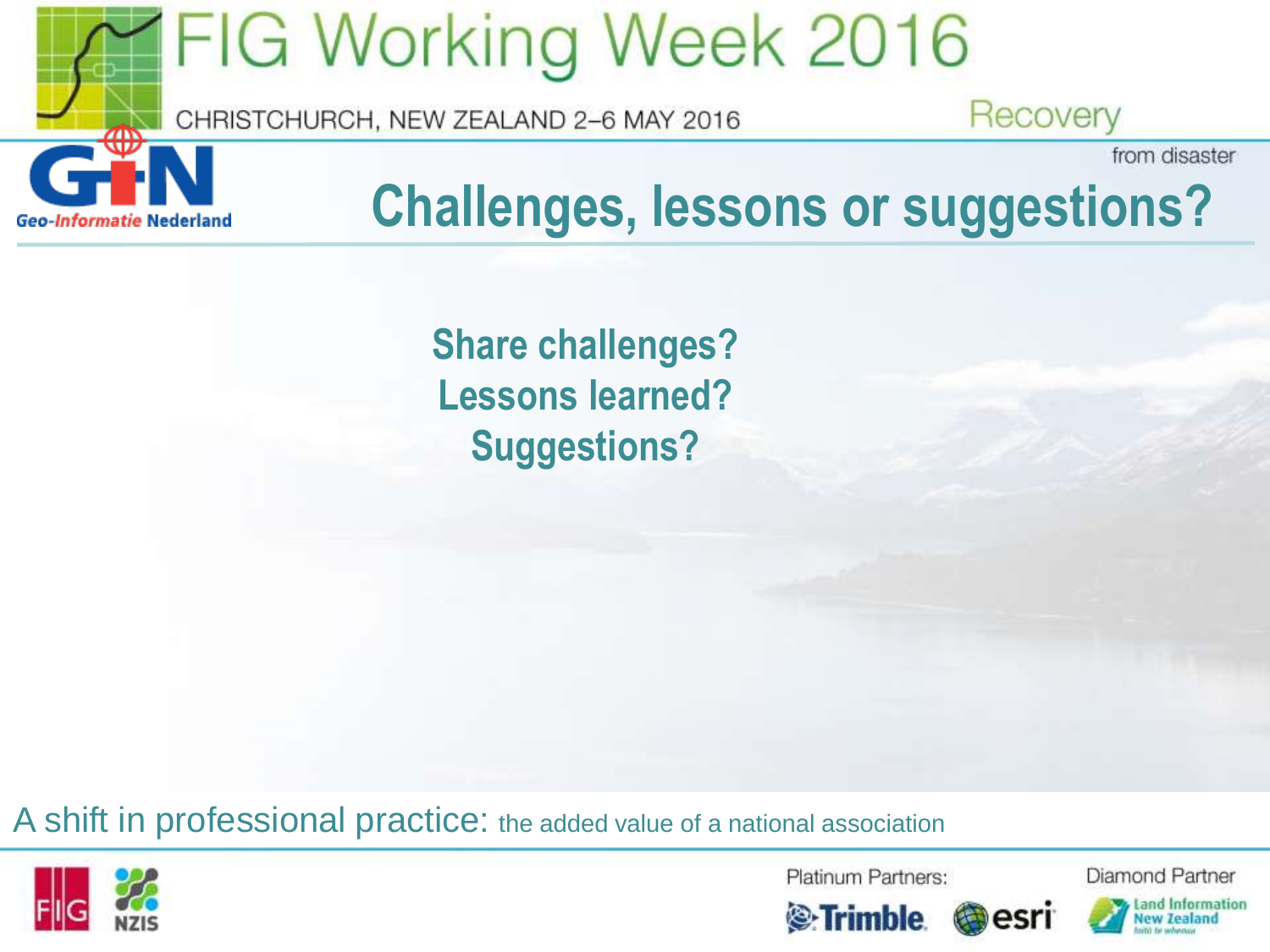



Platinum Partners:

Diamond Partner

ew **Zealand** 



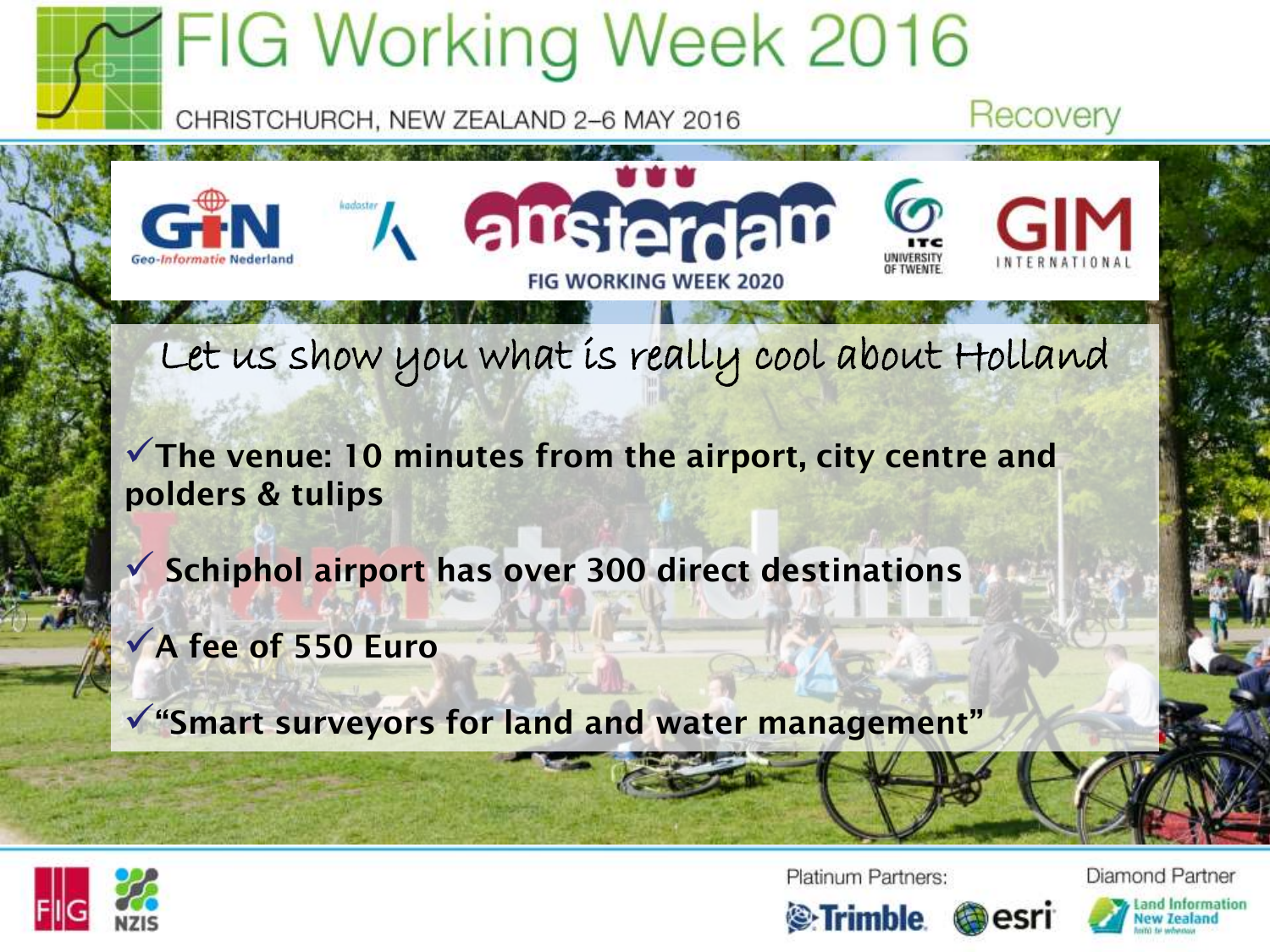# **IFIG Working Week 2016**



Recovery



### **This Week**

**Try our Dutch treats at the Dutch Stand (19) in the Exhibition Area**

**Collect your Postcard and win a free registration to the FIG Working Week in 2020 in Amsterdam**

**Experience our Holland House on Tuesday from 17.30 – 19.30 at Lot 55**

**…And vote for Amsterdam 2020 on Friday!**



Platinum Partners:

Diamond Partner

ew **Zealand**